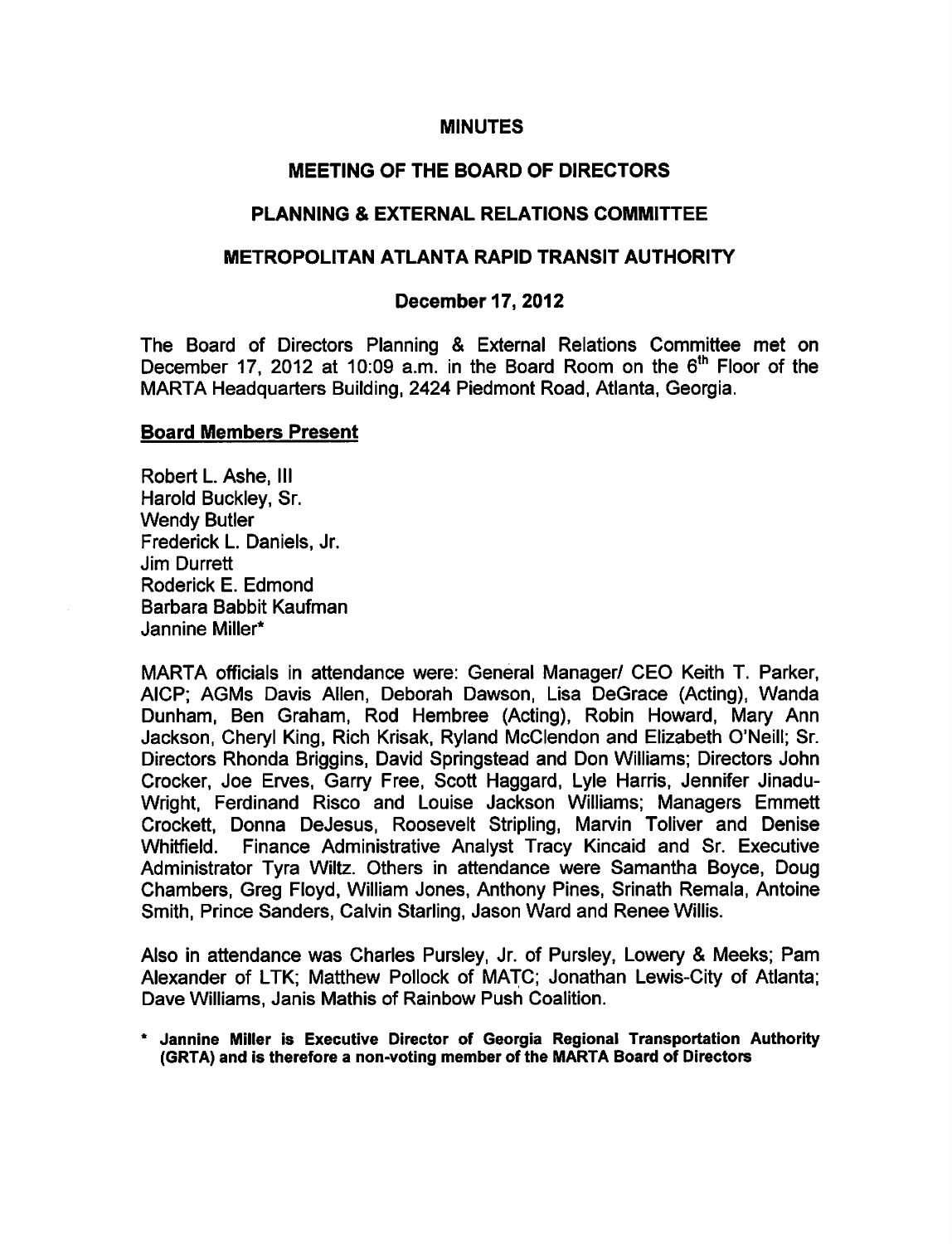# Approval of the November 27, 2012 Planning & External Relations Committee Meeting Minutes

On motion by Mr. Durrett seconded by Mr. Daniels, the minutes were unanimously approved by a vote of  $6$  to 0, with  $6$  members present.

## Resolution of the MARTA Board of Directors Authorizing a Letter of Agreement With the City of Decatur for an Exclusive Right to Negotiate an Avondale Station Joint Development Agreement

The City of Decatur has asked MARTA to partner with the City of Decatur in the development of Avondale Station based on a Livable Centers Initiative plan with the goal of having workforce housing for those who work in Decatur and live in Decatur. This resolution authorizes MARTA to enter into a Letter of Agreement for six months. During this time, MARTA will not enter into a Letter of Agreement with any other party to come to mutually beneficial terms in the development of this station. This is consistent with Board policy on affordable housing.

On motion by Mr. Durrett seconded by Mr. Daniels, the resolution was unanimously approved by a vote of 7 to 0, with 7 members present.

Mr. Ashe asked for an analysis that discusses what Decatur will do for MARTA and what MARTA can expect from going through the competitive process. He said he is totally supportive of workforce housing and appreciates the historic support the City of Decatur has provided to transit and MARTA specifically, but he must understand the opportunity costs in partnering with them.

Mr. Crocker said upon approval, he will ask for an internal appraisal of the property and secondly, have staff develop several scenario analyses in order to come up with a more formal recommendation.

Mr. Ashe said if staff recommends moving forward with Decatur, he hopes to receive a competitive analysis from staff.

Mrs. Butler said once discussions begin, that's where the analysis will come into play.

Additionally, Mrs. Butler said MARTA just issued an RFP for a number of real estate services. She asked Mr. Croker if some of the experts that will be needed through the RFP process would be available to contribute to the analysis.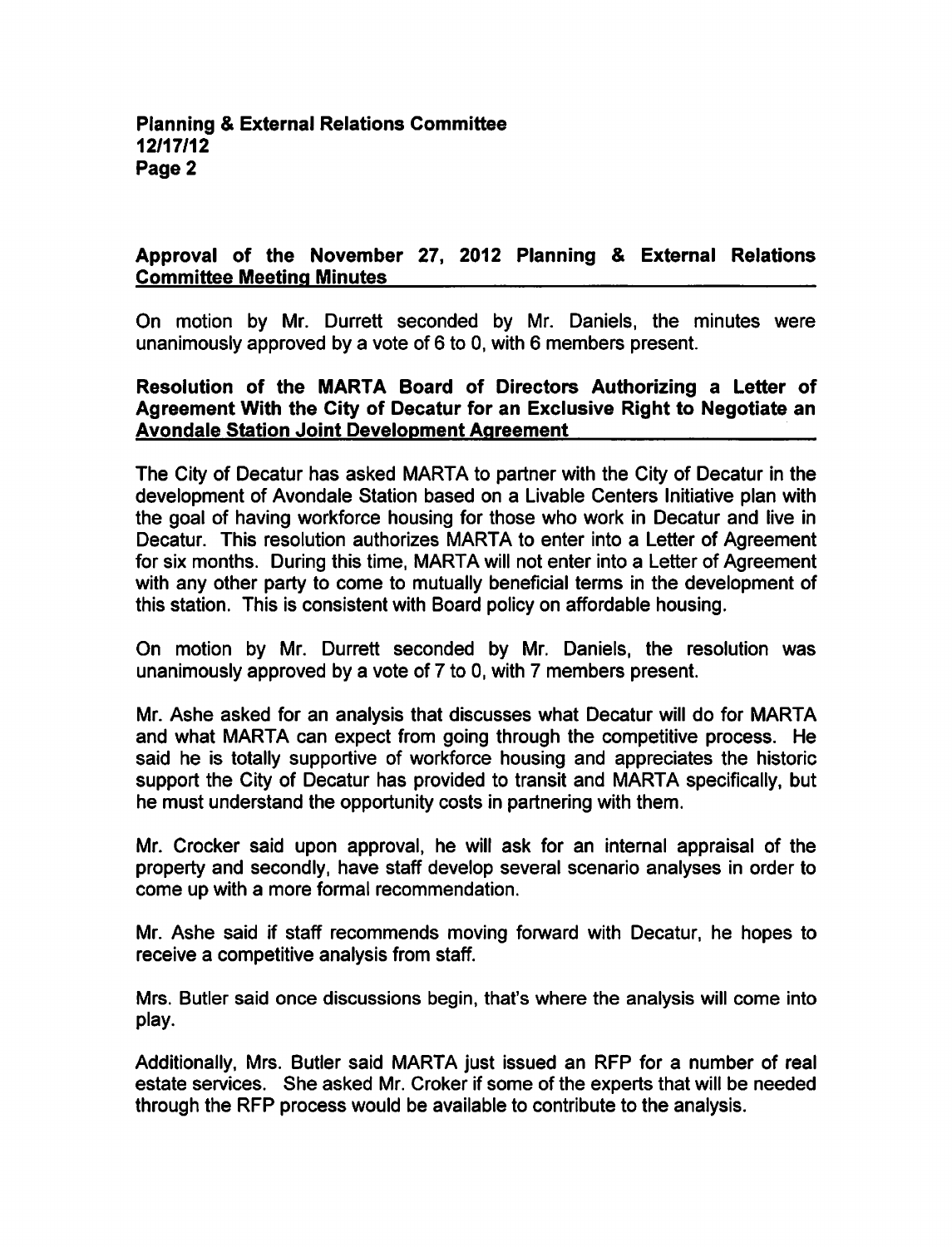Mr. Crocker said it's a matter of timing. At this point they are scheduled to be on board by June. This will be toward the end of the process and should be in enough time for them to confirm the work MARTA has done.

Mr. Daniels asked what the Board can expect.

Mr. Crocker responded that it will be an iterative process and he anticipates series of scenarios based on different development types. He stated that further conversations must take place with MARTA's Legal Department.

Mr. Daniels asked staff to look at other transit systems for lessons learned.

## Resolution Adopting Legislative Guidelines for the 2013 Georgia General Assembly

Ms. Briggins presented an overview of MARTA's 2013 Legislative Guidelines, along with a resolution requesting approval of the guidelines.

## Business Process Improvements

- Efficiency Changes in Contract and Procurement Processes  $\bullet$ 
	- Increase the contract level at which Board approval is required to \$250,000 or more from the current \$100,000 approval amount;
	- Increase the bid level for acquisitions, dispositions and contracts to \$250,000 or more for Board approval;
	- Eliminate the requirement of contract notification in a major newspaper and instead post on the Authority's website or in a less costly local newspaper;
	- Allow price quotations from vendors for acquisitions, dispositions and contracts involving less than \$250,000 and over \$10,000 without Board approval;
	- Allow the Authority to negotiate acquisitions, dispositions and contracts involving an amount of \$10,000 or more in an invitation to bid upon receipt of less than two bids;
	- Allow the Authority to acquire property or services by such means as will secure the greatest practicable completion to provide them.
- Financial Flexibility Enhancements
	- $\blacksquare$ 50/50 Capital/Operating Sales Tax Split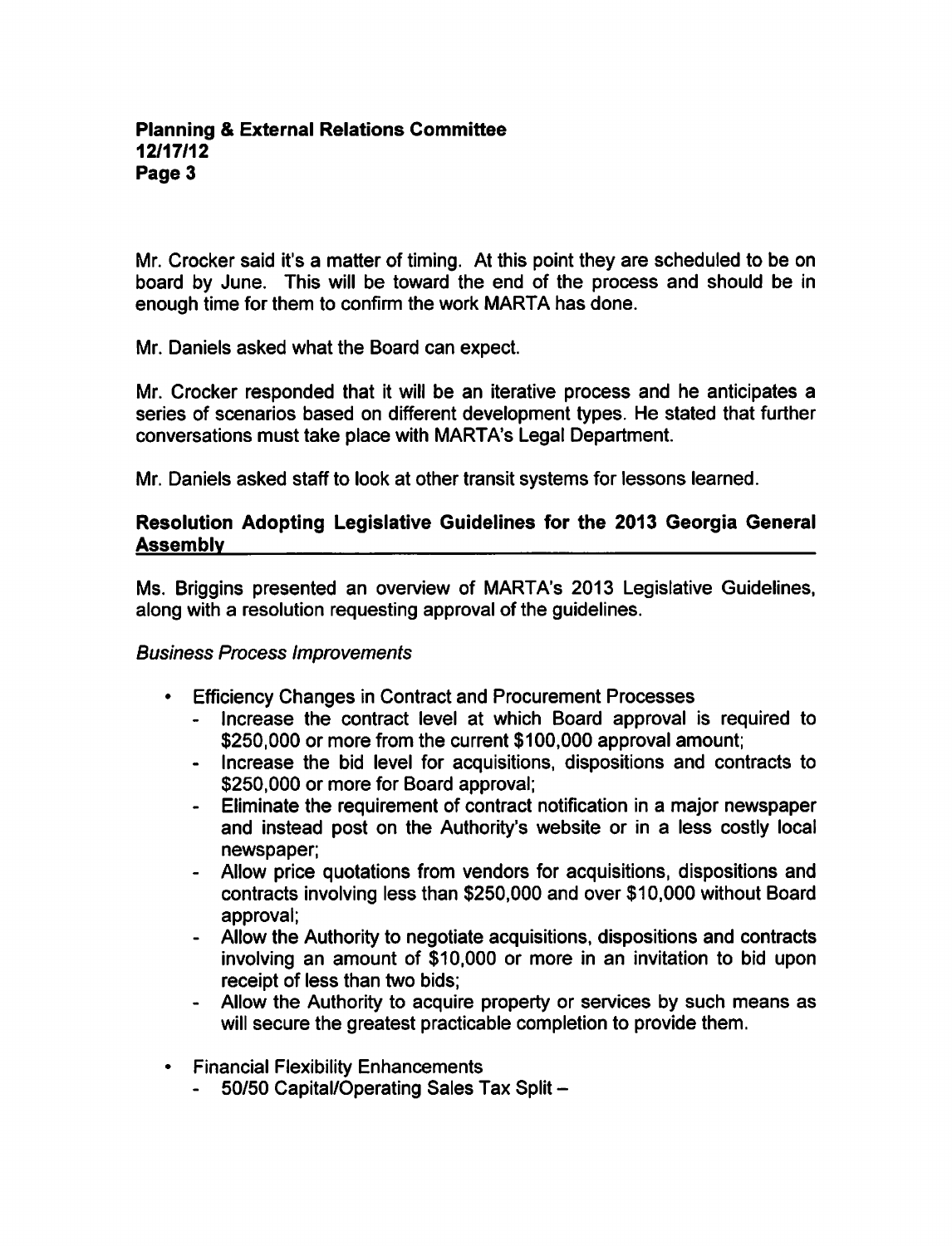Would provide MARTA Board/GM/CEO with the fiscal authority commensurate with its responsibility to manage the overall organization and the flexibility to respond to changing economic conditions

- Allow Interest Income to be used for both Capital and Operations In conjunction with the 50/50 elimination, removing the requirement that interest income on capital reserve funds be used for only capital expenses would also allow the Authority to allocate its resources in a way that is best for the agency, its patrons and the public
- Other Post-Employment Benefits (OPEB) Specifically Excluded as Operating Costs
	- MARTA is currently paying approximately \$5M annually in OPEB cost  $\blacksquare$ from its Operating budget. The words "operating costs of the system" for purposes of Subsection 25 (i) of the MARTA ACT should be modified to specifically exclude OPEB-related costs.

# Business Opportunities

- Authorization to Create a Transportation Subsidiary
	- For many years, MARTA has been providing various professional services and technical expertise to a variety of entities within the region without receiving compensation for its services. This legislation will authorize the creation of a subsidiary by the Authority for the purposes of competitive, revenue-generating contractual services.
- Allow Rail Contracting Services
	- Existing law states that MARTA can enter into a transportation services contract only for the purpose of operating a bus system. MARTA supports legislation allowing the Authority to enter into a transportation services contract with an entity for the purpose of operating that entity's rail service, which will be a critical component to implementing any future rail projects.

## Operational Efficiencies and Cost Savings

- Elimination of Jurisdictional Concurrence for Negotiated Bond **Transactions** 
	- Currently, MARTA is required to seek the approval of two of the three jurisdictional members for negotiated bond transactions. This process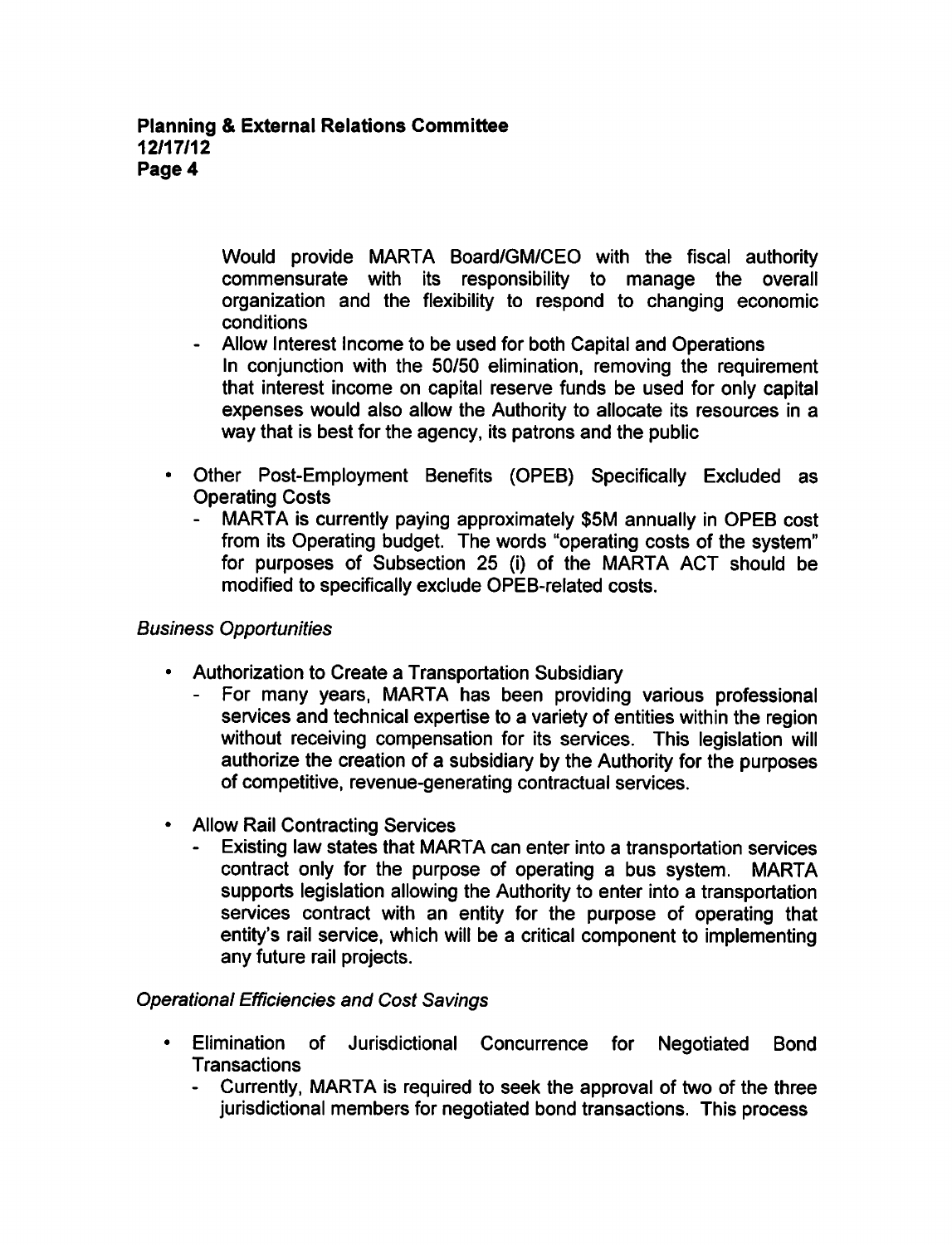costs the Authority staff time and could potentially cause delays that would result in a higher bond rate for the Authority. This legislative request seeks to eliminate such approval by our jurisdictional partners.

- $\cdot$  Union Negotiations Streamlining the Fact-Finding Process (2 steps)
	- In an effort to streamline Union negotiations, the process could be reduced by three to four months by eliminating the provision requiring petitioning of the Governor for binding interest arbitration and to appoint an arbitrator rather than a fact-finder.
- Authorization for Limited Waiver of Sovereign Immunity
	- With limited waiver of sovereign immunity granted, public tax dollars can be protected from excessive encroachments along with regulating the fiscal impact of tort damages awards on MARTA. This legislative request will limit the tort damage awards to the Authority's insurance policy cap.
	- MARTA is seeking similar immunity levels currently granted to other government entities.

## Other MARTA Item of Interest

- Staggered Terms for MARTA Board of Directors
	- The statute reconstituting the MARTA Board (TIA) eliminated staggered terms for the Board while implementing a two-term limit. Staggered terms would provide stability and continuity of institutional knowledge and a longer-term perspective.

## Regulatory Item of Interest

- Guaranteed Trip Reimbursements From Third Party Brokers (Medicaid)
	- Third-party brokers channel their Medicaid client trips to MARTA Mobility, which effectively increases their profit margin at the expense of Fulton and DeKalb County taxpayers. At the same time, such a trip could cost MARTA more than \$30 to provide, thereby contributing to the Authority's deficit.
	- A proposed remedy would be if DCH would allow  $-$  in cases where public transit Mobility service is utilized by the NET broker for Medicaid trips - that Federal ADA Mobility requirements and guidelines, which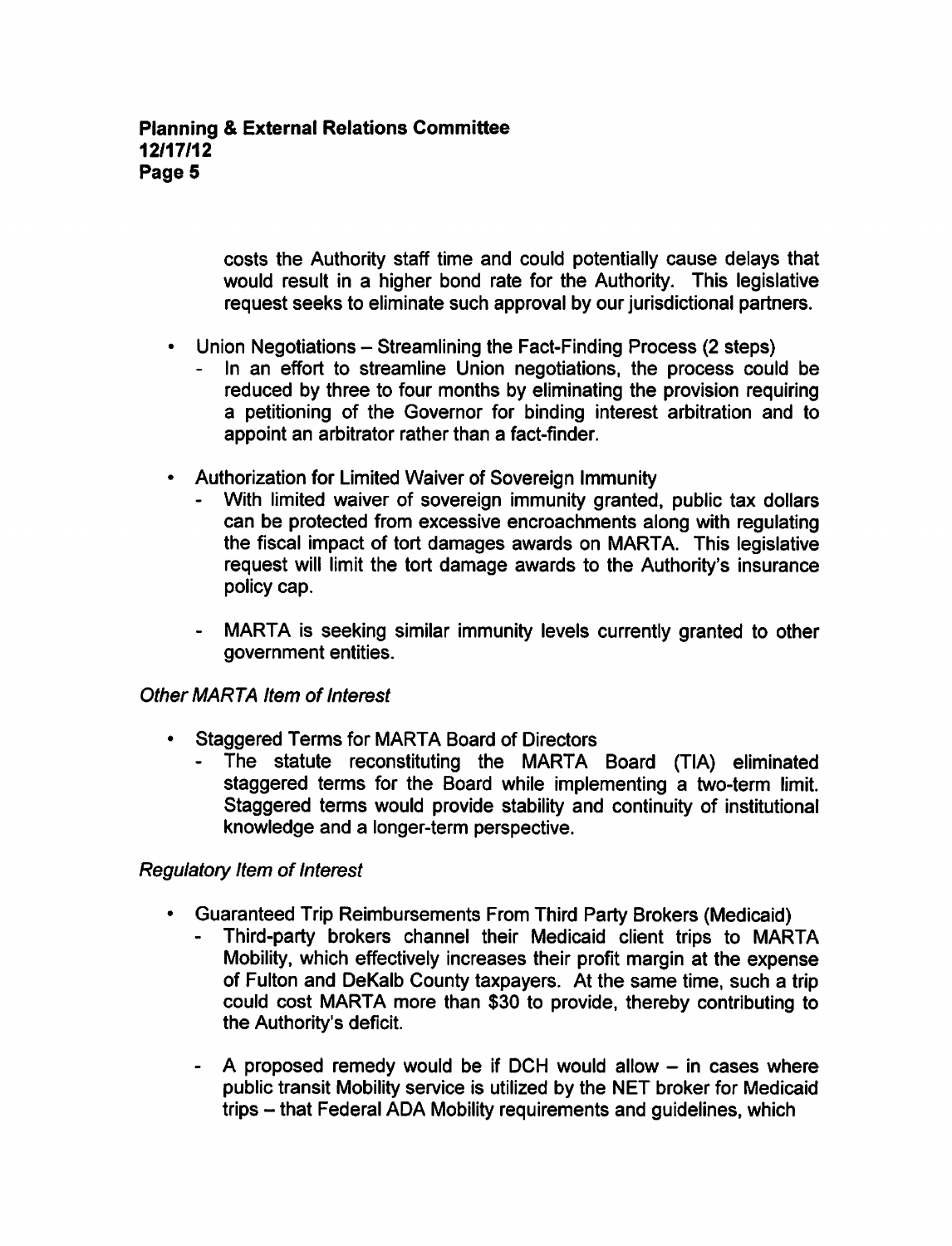MARTA and other public transit operators (e.g., CCT, GCT) are legally required to comply with, substitute for the Medicaid Transportation service provider provisions.

Mr. Durrett moved to approve. Mr. Daniels seconded.

Mr. Buckley referenced HB 277, noting if there was a regional system, other entities in the State could use the one-cent sales tax for maintenance and operations and MARTA could not.

Ms. Briggins said HB 277 advanced the TIA. Because the bill failed, this piece of legislation goes away. There will be a new start in 2013.

Mr. Daniels asked if there is a dollar amount MARTA is asking for on the limited waiver of sovereign immunity.

Dr. Edmond said the standard throughout the State is a \$250,000 policy.

Mr. Daniels asked for an explanation of OPEB.

Mr. Allen stated that MARTA has been paying Other Post Employee Benefit Costs (OPEB) for the last four years. MARTA is asking to change how it is booked in the financials. MARTA is asking that it be treated the same way as other costs. It will reduce MARTA's net operating expenses on an annual basis. There will be an improvement of at least \$5M per year to the reserves.

Mr. Ashe motioned for an amendment as follows: that bullet number three under the heading Efficiency Changes in Contract and Procurement Processes be re worded by staff to reflect the Board's preference that MARTA have options and not be limited to one channel of advertising  $-$  to advertise as widely as possible, as inexpensively as possible. Mr. Daniels seconded.

The Board unanimously agreed by a vote of  $7$  to 0, with  $7$  members present.

#### Briefing - TOD Partnership Roles and Activities - J. Crocker

- MARTA TOD Policy #6 and #7 govern roles with intergovernmental agencies and station area planning
- MARTA partners in the following specific areas: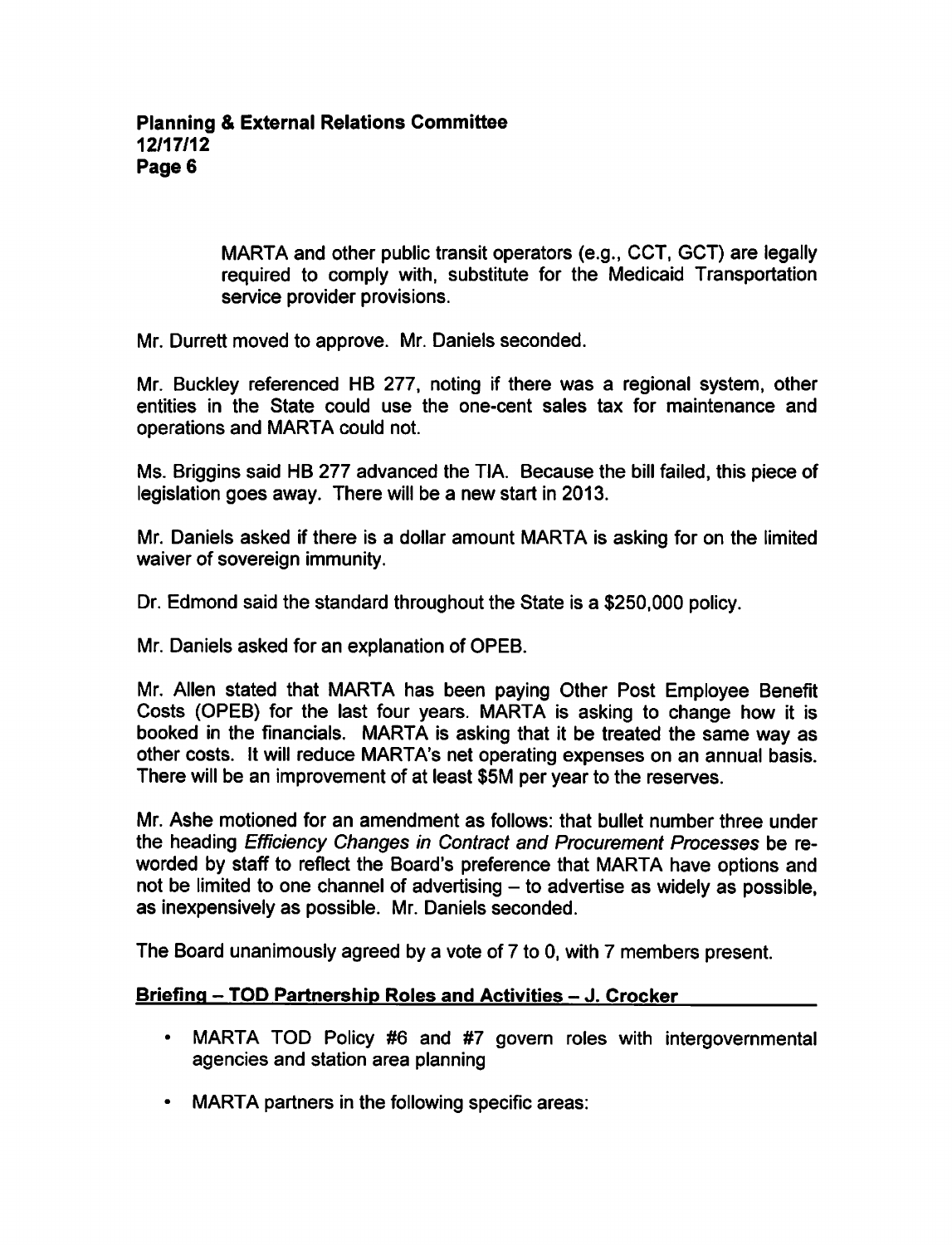- Member Jurisdictions
- Atlanta Regional Commission, GRTA and other agencies
- Zoning and SPI Committees
- TOD Policy Working Group
- Non-Profit Advocacy and Educational Groups
- On-going management of existing ground leases
	- Events at Lindbergh (Susan B. Komen Walk, filming, etc.)
- Access Projects
	- GA 400 Trail
	- Station Access Program with CIDs, etc.
	- Bike sharing feasibility

Mrs. Butler said at the MARTOC meeting last week, Jane Hayes of ARC mentioned that she would come back to this Committee to follow up on a presentation that ARC gave several months ago where they were doing an analysis of the tools  $-$  incentives, tax tools, etc. that were available around a number of the MARTA stations.

Mr. Crocker said this will be included in the January presentation.

Mrs. King asked Mr. Crocker to explain the purpose of the ARC study and how it dovetails with what MARTA is doing.

Mr. Crocker said the ARC study is focused on how they can provide technical assistance to their local government. It involves looking at an area within a  $\frac{1}{2}$ mile radius of each transit station, including demographics and market rates.

Mr. Daniels commented that he is getting more and more phone calls from developers that are interested in possibly doing business with MARTA. The tide appears to be turning. He asked at what point developers and others would be brought in for a workshop on how to do business with MARTA.

Mr. Crocker said staff is looking at this coming Spring or early Summer.

## Briefing – Request to Conduct Public Hearings for Bus Service Modifications for the April 2013 Mark-Up  $-$  E. Crockett

There are ten routes that have been identified for modification:

- Route 6 Emory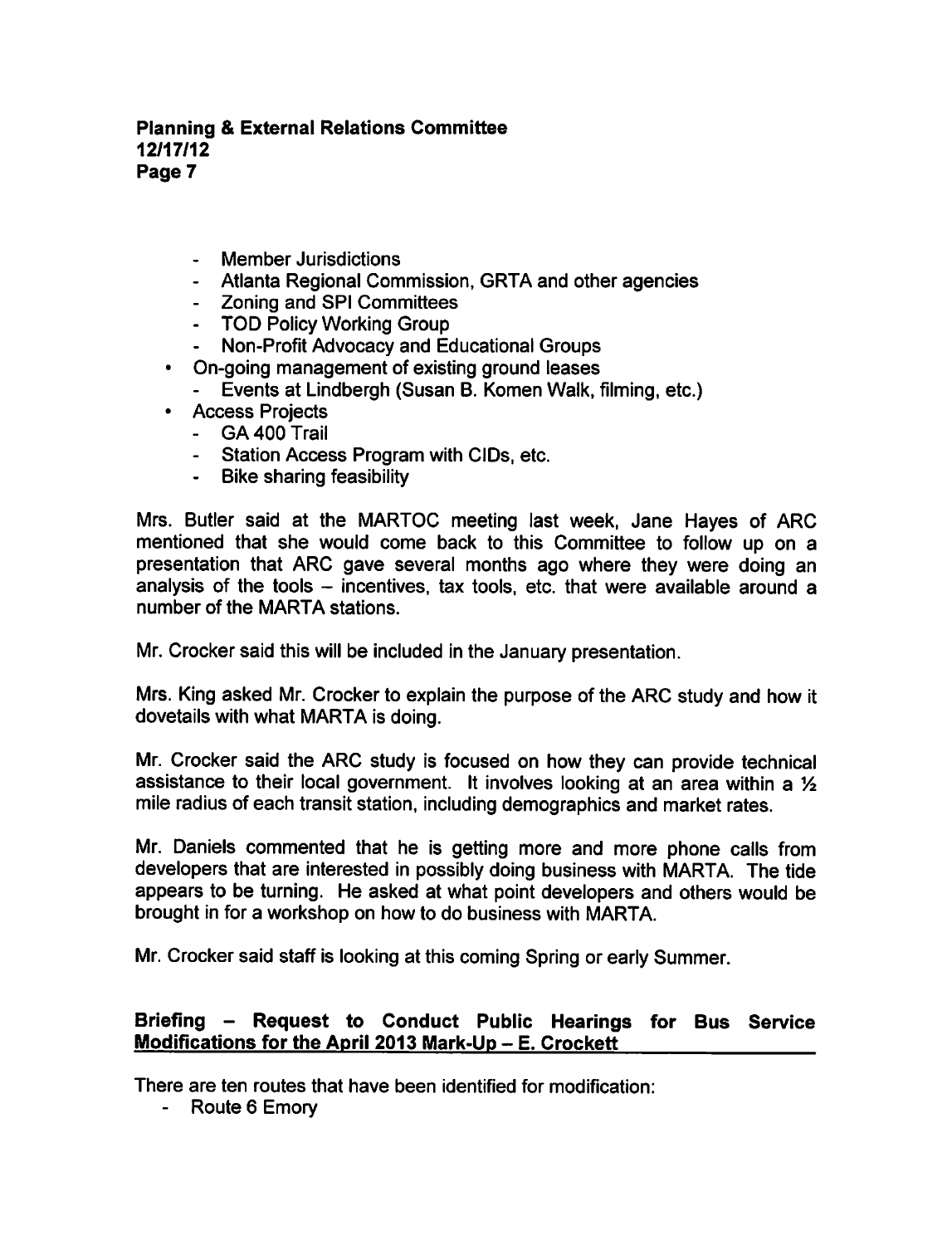- Route 15 South DeKalb/Candler Road
- Route 21 Memorial Drive
- Route 51 Joseph
- Route 67 West End
- Route 86 Fairington Road McAfee Road
- Route 95 Metropolitan Parkway/Hapeville
- Route 110 Peachtree Street "The Peach"
- Route 172 Sylvan Road/Virginia Avenue
- Route 186 Rainbow Drive/South DeKalb

The routes are being proposed for modification in order to

- Improve service reliability
- Enhance safety
- Facilitate more convenient bus-to-bus connections
- Minimize perceived adverse impacts on communities
- Improve operational efficiency
- Better tailor service to demand

The MARTA Act and the MARTA Service Standards require public input and consideration before bus route modifications are approved by the Board for implementation. The Public Hearings would be conducted in January 2013. Following Public Hearings and Board approval, the route modifications would be implemented with the April 20, 2013 Mark-Up.

Mr. Durrett said he was approached by representatives of Jamestown (redeveloping the City Hall East property). They would like MARTA to consider enhancing bus service in that area.

Mr. Crockett said MARTA welcomes the opportunity to work with them.

## Briefing - FY 14 Service Plan Development - E. Crockett

What essentially drive the Authority's budget are the miles and hours of bus and rail service. Service levels drive manpower and equipment requirements, fuel, electric power, materials and supplies and operational/administrative support. In September 2010 a reduced service plan was implemented  $-$  bus service was reduced by 10% and rail service was reduced by 14%. The FY 14 budget will be the same service levels MARTA has operated over the last several years.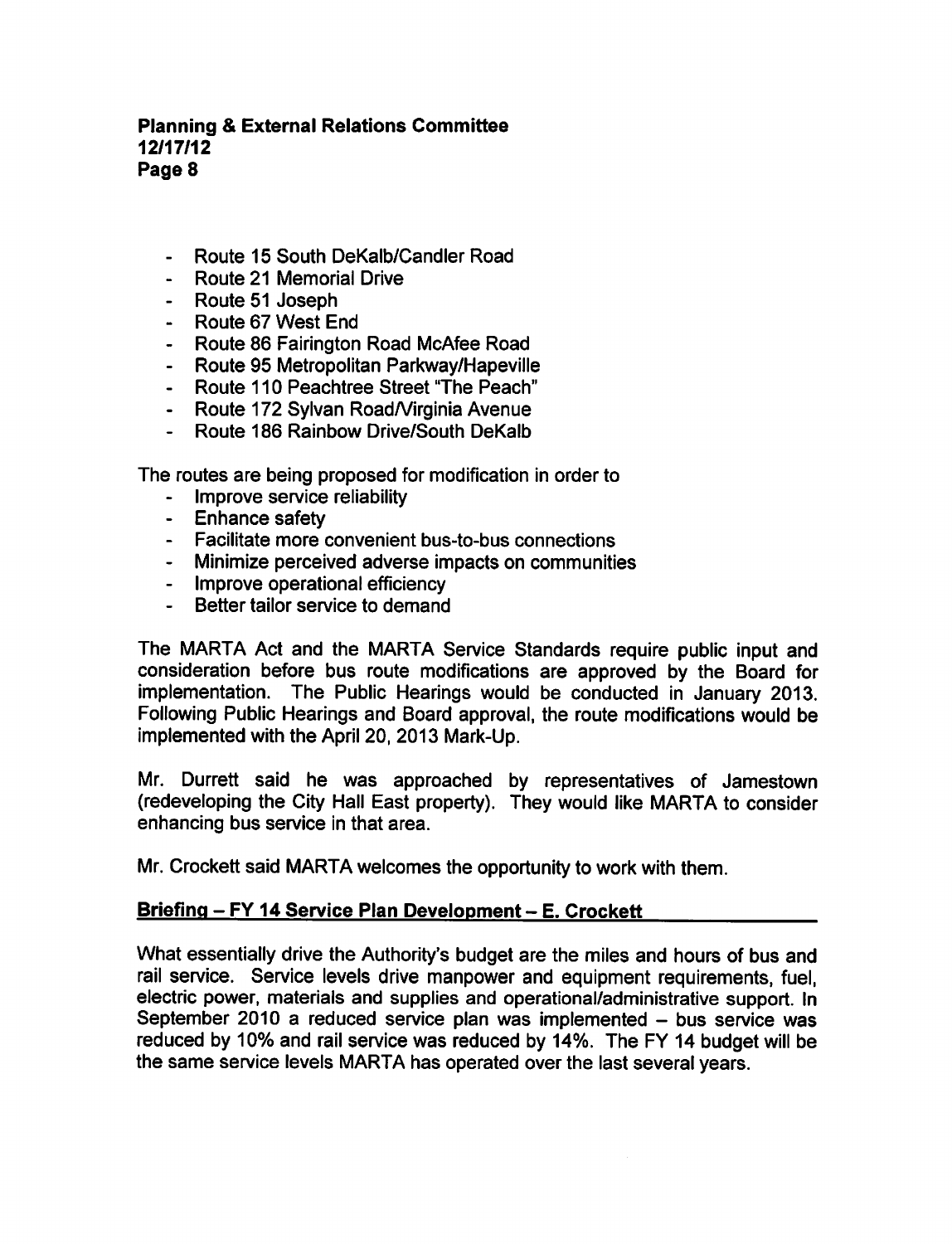Steady State Bus Service Summary

- Bus Routes Peak Hour Buses Fleet Buses **• Annual Service Miles** Annual Service Hours Average Weekday Passengers Average Saturday Passengers 91 442 530 25,855,705 2,022,258 188,300 123,200
- Average Sunday Passengers 92,100

# Steady State Rail Service Summary

| • Rail Lines                  | Red, Gold, Blue and Green |
|-------------------------------|---------------------------|
| • Train Lengths               | 2, 4, 6 and 8 Car Trains  |
| • Peak Hour Rail Cars         | 144                       |
| • Total Fleet Rail Cars       | 318                       |
| • Annual Rail Car Miles       | 19,963,322                |
| • Annual Train Hours          | 146,567                   |
| • Average Weekday Passengers  | 223,100                   |
| • Average Saturday Passengers | 130,800                   |
| • Average Sunday Passengers   | 96,200                    |
|                               |                           |

Ongoing service adjustment challenges include:

- Relieving overcrowding
- Improving on time performance
- Addressing safety concerns
- Responding to requests for service additions  $\bullet$

To have resources for the future, we are now identifying by category, what type of service enhancements we can implement.

# Other Matters

Mrs. McClendon made the following announcements:

- $\frac{1}{2}$ Senate Transportation Intermodal meeting on Tuesday, December 18, 2012, 10:00 a.m., Room 450 CLOB
- MARTOC meeting on Thursday, December 20, 10:00 a.m., Room 406 CLOB
- The Georgia Chamber Eggs & Issues meeting is scheduled for January 16, 2013